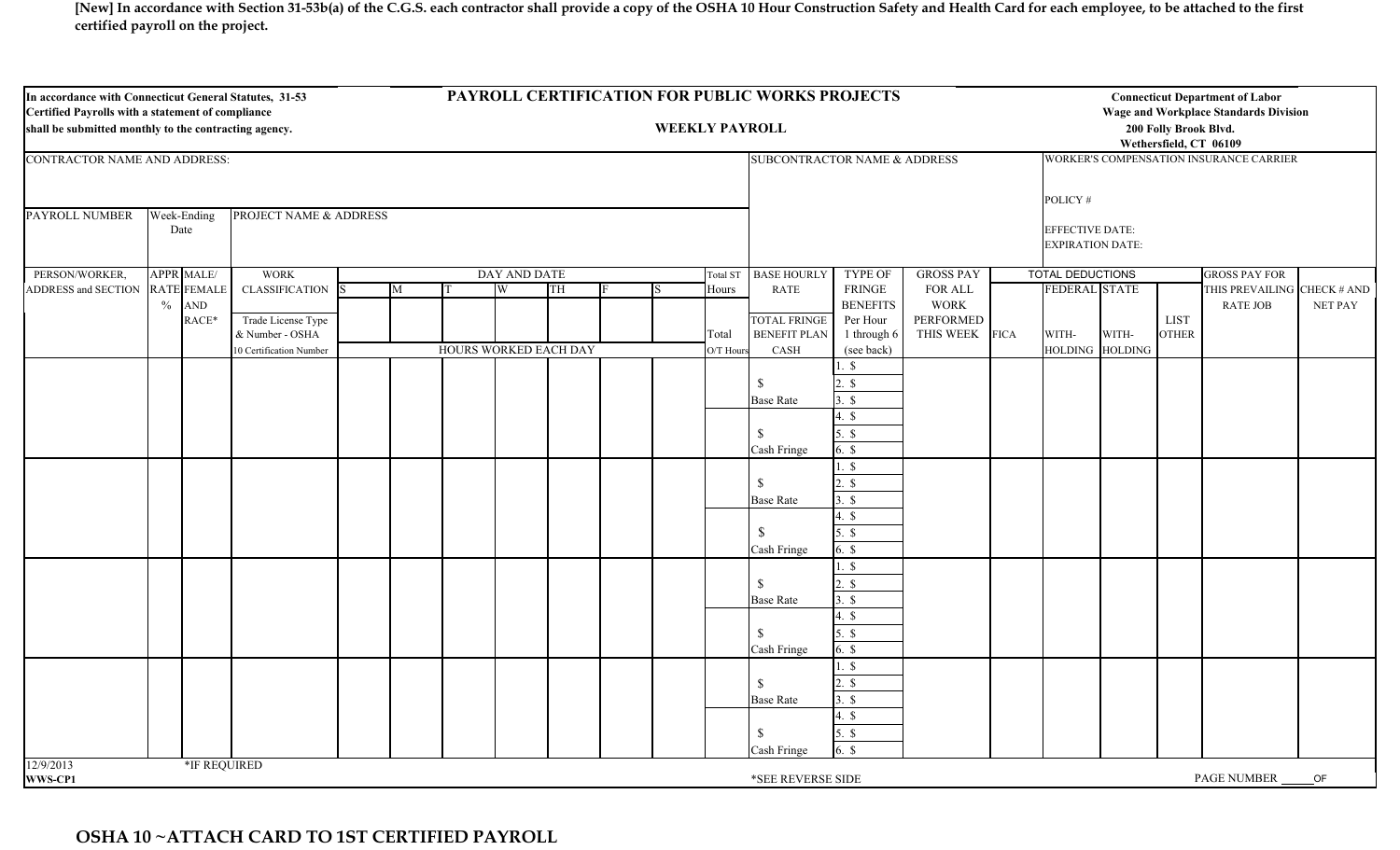## **\*FRINGE BENEFITS EXPLANATION (P):**

Bona fide benefits paid to approved plans, funds or programs, except those required by Federal or State Law (unemployment tax, worker's compensation, income taxes, etc.).

| Please specify the type of benefits provided: |    |                                          |  |  |  |  |  |  |  |  |
|-----------------------------------------------|----|------------------------------------------|--|--|--|--|--|--|--|--|
|                                               |    |                                          |  |  |  |  |  |  |  |  |
|                                               |    |                                          |  |  |  |  |  |  |  |  |
|                                               |    |                                          |  |  |  |  |  |  |  |  |
|                                               |    | <b>CERTIFIED STATEMENT OF COMPLIANCE</b> |  |  |  |  |  |  |  |  |
|                                               |    |                                          |  |  |  |  |  |  |  |  |
|                                               | of | (hereafter known as                      |  |  |  |  |  |  |  |  |

Employer) in my capacity as (title) do hereby certify and state:

## **Section A:**

1. All persons employed on said project have been paid the full weekly wages earned by them during the week in accordance with Connecticut General Statutes, section 31-53, as amended. Further, I hereby certify and state the following:

a) The records submitted are true and accurate;

 b) The rate of wages paid to each mechanic, laborer or workman and the amount of payment or contributions paid or payable on behalf of each such person to any employee welfare fund, as defined in Connecticut General Statutes, section 31-53 (h), are not less than the prevailing rate of wages and the amount of payment or contributions paid or payable on behalf of each such person to any employee welfare fund, as determined by the Labor Commissioner pursuant to subsection Connecticut General Statutes, section 31-53 (d), and said wages and benefits are not less than those which may also be required by contract;

 c) The Employer has complied with all of the provisions in Connecticut General Statutes, section 31-53 (and Section 31-54 if applicable for state highway construction);

d) Each such person is covered by a worker's compensation insurance policy for the duration of his employment which proof of coverage has been provided to the contracting agency;

 e) The Employer does not receive kickbacks, which means any money, fee, commission, credit, gift, gratuity, thing of value, or compensation of any kind which is provided directly or indirectly, to any prime contractor, prime contractor employee, subcontractor, or subcontractor employee for the purpose of improperly obtaining or rewarding favorable treatment in connection with a prime contract or in connection with a prime contractor in connection with a subcontractor relating to a prime contractor; and

 f) The Employer is aware that filing a certified payroll which he knows to be false is a class D felony for which the employer may be fined up to five thousand dollars, imprisoned for up to five years or both.

2. OSHA~The employer shall affix a copy of the construction safety course, program or training completion document to the certified payroll required to be submitted to the contracting agency for this project on which such persons name first appears.

(Signature) (Title) 5ubmitted on (Date)

**\*\*\*THIS IS A PUBLIC DOCUMENT\*\*\* \*\*\*DO NOT INCLUDE SOCIAL SECURITY NUMBERS\*\*\***